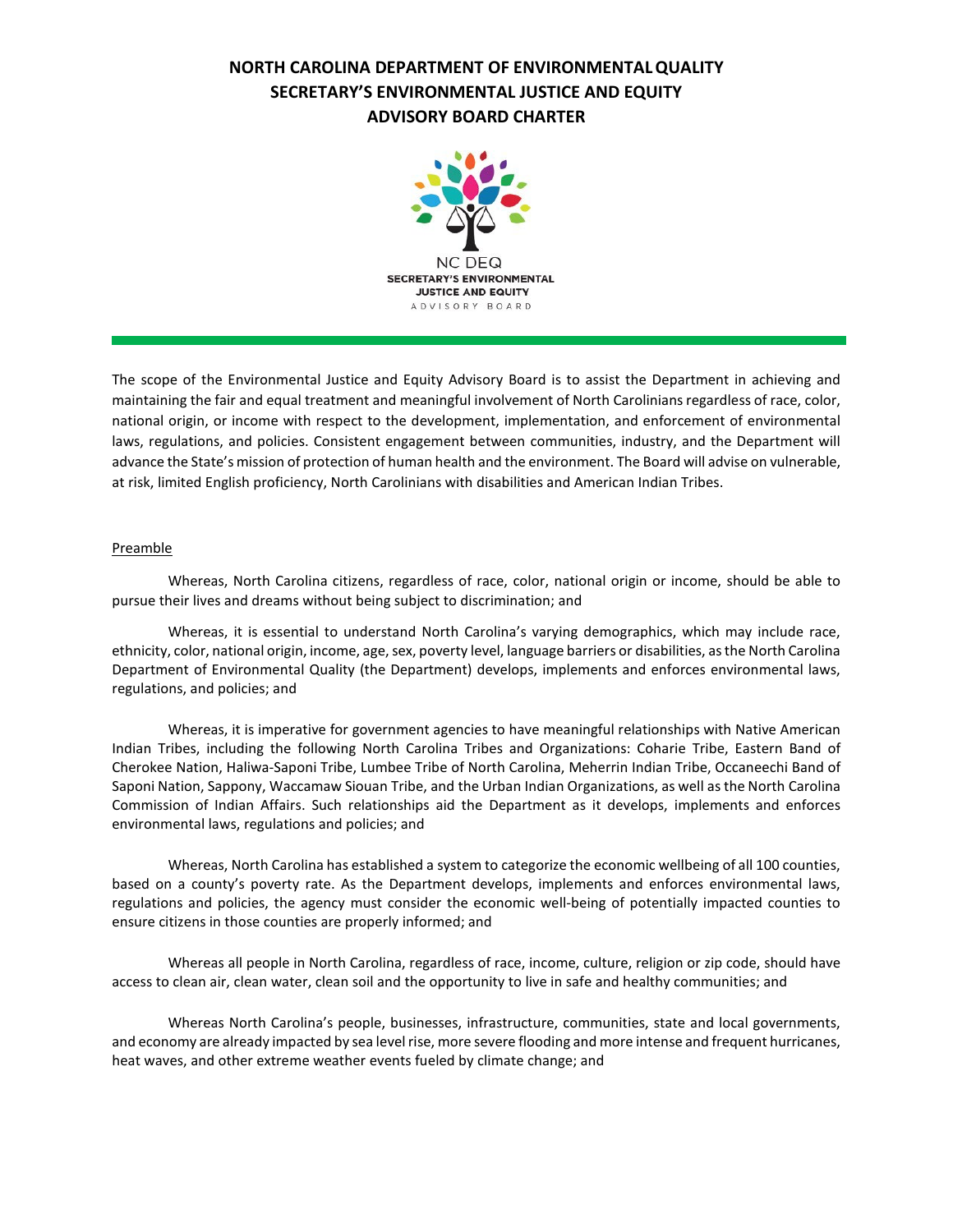Whereas communities, businesses, and the state and local governmentsin North Carolina must prepare for and build resilience to sea level rise, more extreme weather and other climate change effects, and reduce greenhouse gas pollution from energy, transportation, agriculture and other sources to protect the public health, well-being, and prosperity of all North Carolinians.

Now therefore, it is necessary to create a standing environmental justice and equity advisory board (herein referred to as the "Board") to advise the Secretary on the consistent implementation of fair treatment and meaningful involvement of North Carolina citizens across the Department regarding: new and ongoing complex permits; ongoing and proposed innovation; ongoing and future mitigation of contaminant exposures to human health and the environment; equitable policies and initiatives to reduce greenhouse gas emissions and achieve a just transition to clean energy; raise community awareness of climate change threats; build community capacity to help shape and implement policy solutions; and other items deemed by the Department.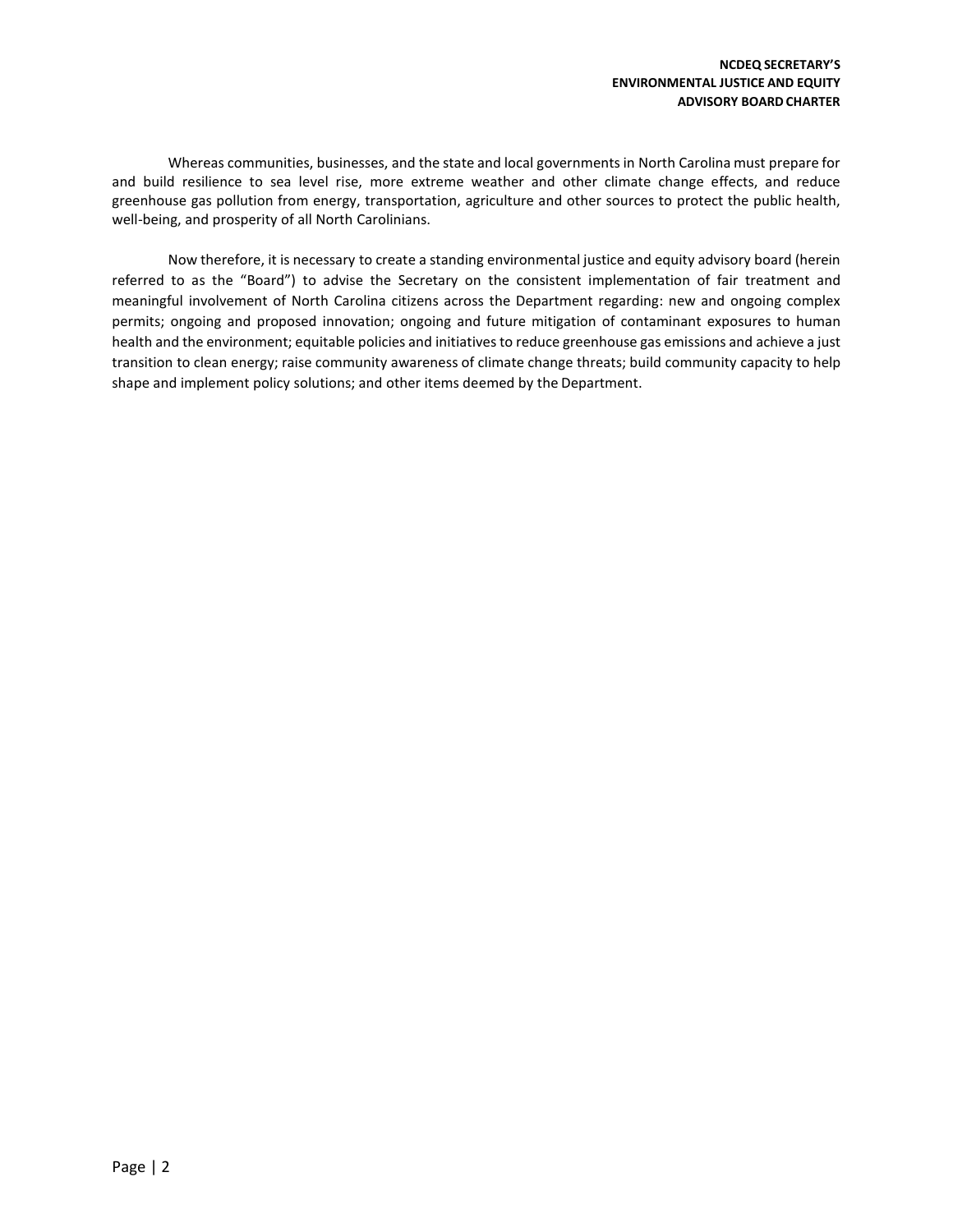## Section I. Establishment

I hereby establish the Secretary's Environmental Justice and Equity Advisory Board (herein referred to as the "Board") within the North Carolina Department of Environmental Quality (herein referred to as "DEQ"). The Board shall be composed of 17 voting members appointed by the DEQ Secretary.

Members will serve for a term of two years and may be reappointed. The Secretary shall designate one member as Chair, and at least one member as Vice-Chair. The members appointed by the Secretary shall include, but not be limited to representatives of academic institutions, environmental organizations, community organizations, local governments and Native American Indian Tribes. Every attempt shall be made to create a Board that represents the diverse interests, people, and perspectives in North Carolina.

### Section II. Functions

The Board shall advise the Secretary on any matter which the Secretary may refer to the Board.

- (1) The Advisory Board shall meet at least four times per year and the Board's meetings shall be called by the Secretary.
- (2) The Advisory Board shall assist the Department in achieving the fair and equal treatment and meaningful involvement of North Carolinians regardless of race, color, national origin, or income with respect to the development, implementation and enforcement of environmental laws, regulations and policies. Consistent engagement between communities, and the Department will advance the agency's mission of protecting human health and the environment. The Advisory Board will advise the Department on the interests of Native American Indian Tribes as well as vulnerable, at-risk North Carolinians who face language barriers and disabilities.
- (3) The Advisory Board shall advise the Secretary on the consistent implementation of fair treatment and meaningful involvement of North Carolina citizens across the Department regarding new and ongoing complex permits, ongoing and proposed innovation, ongoing and future mitigation of contaminant exposures to human health and the environment, and other items deemed important by the Department.
- (4) The Advisory Board shall advise the Secretary on the integration of environmental justice and equity considerations into Departmental programs, policies and activities to mitigate the environmental or public health impacts in communities disproportionately burdened by environmental harms.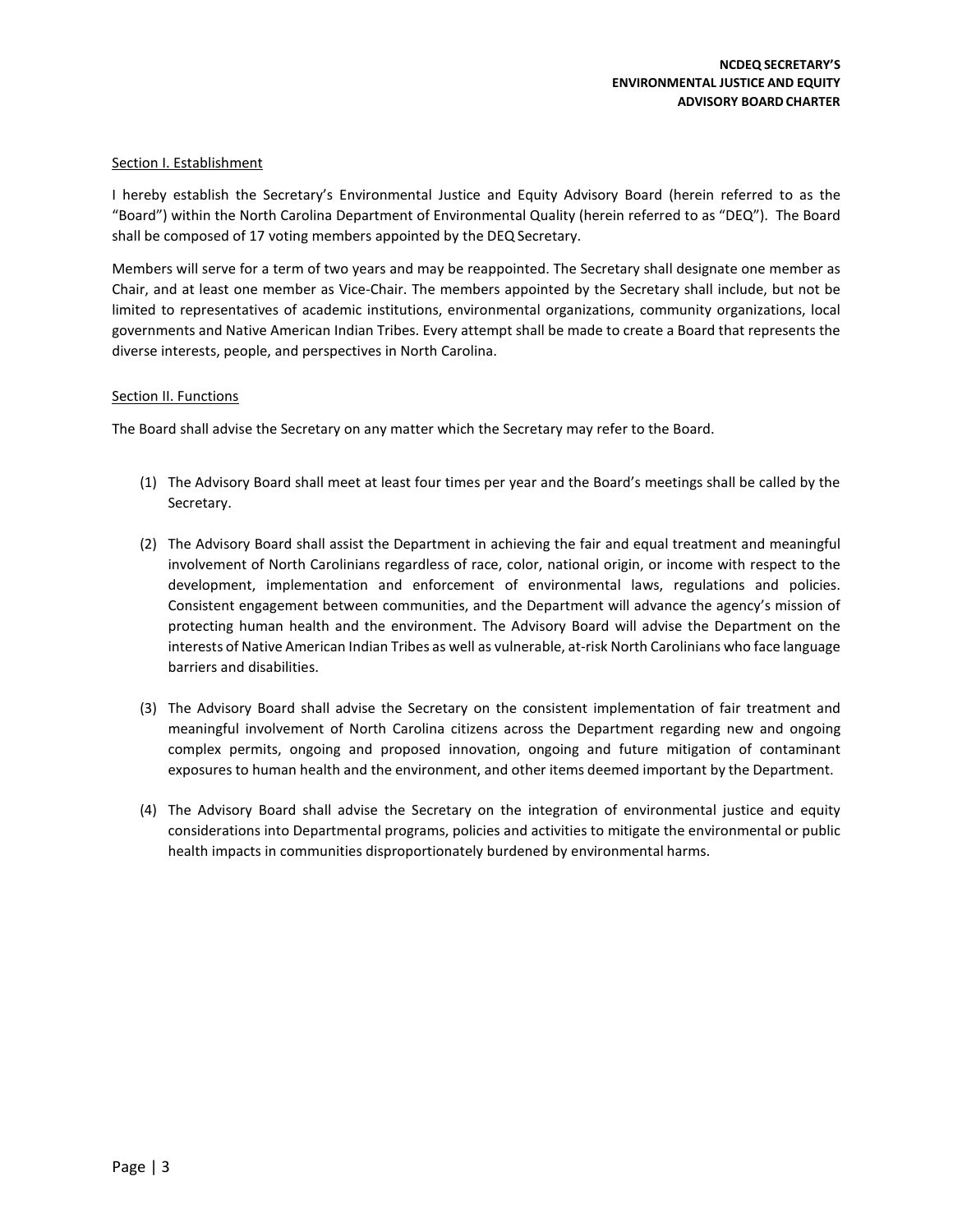### Section III. Administration

- (1) The Department's Assistant Secretary for the Environment will ensure that the appropriate DEQ staff provide oversight and direction to the Board. DEQ staff will also be responsible for coordinating technical support to the Board.
- (2) The DEQ Secretary shall designate a representative from NCDEQ to serve as an ex officio, nonvoting member of the Board. The ex officio representative from DEQ will promote transparency between the Board, NCDEQ and the State of NC.
- (3) The Title VI and Environmental Justice Coordinator will support the Board by creating and maintaining a webpage, assisting with transmittals and administrative coordination, and serve as the primary contactfor communication between the Board, members and the Department.
- (4) Members of the Board will be reimbursed for necessary travel and subsistence expenses as authorized by North Carolina General Statute Section 138-5.

### **Section IV. Implementation and Duration**

- (1) The Environmental Justice and Equity Advisory Board shall be effective from May 2, 2018 forward.
- (2) The Environmental Justice and Equity Advisory Board shall remain in effect for an indefinite period at the pleasure of the Secretary.

IN WITNESS THEREOF, I have hereunto signed my name in the State of North Carolina in the City of Raleigh, this twenty-second day of February, in the year of our Lord two thousand twenty-two.

Clizaboth Bion

February 22, 2022

Elizabeth Biser Date *Secretary Department of Environmental Quality*